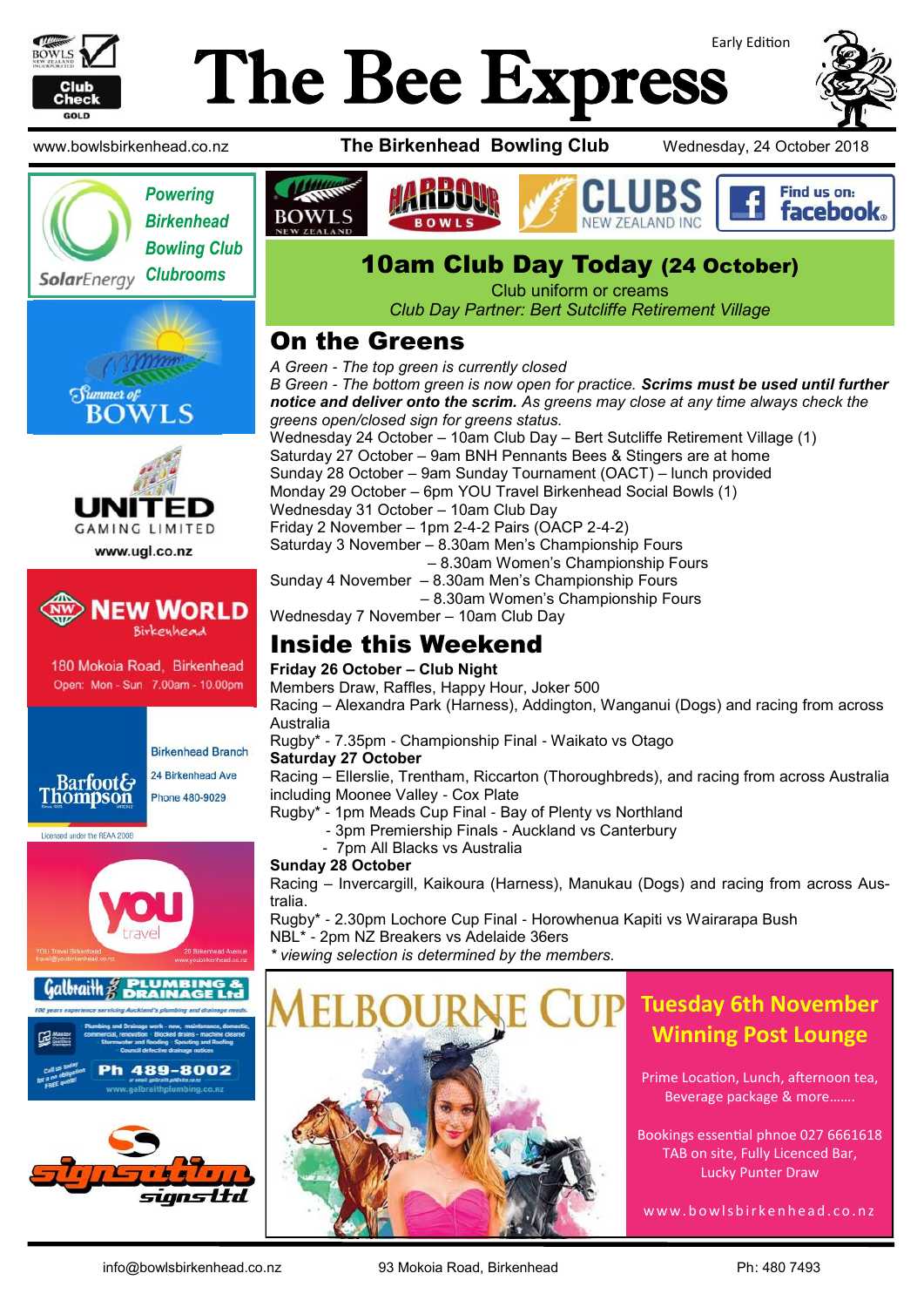

**Birkenhead Licensing Trust** Investing in our community



Ph: 419-0926 M: 0275 297-297 www.emmieswart.co.n



**High Quality Durable** Whiteboards **Noticeboards Educational Furniture** Over 25 years New Zealand made

Design & Manufacture

**88 Hill Bar William Roard** american diagnosis e Ph 09 441 7447 field 0820 move www.e-move.co.nz





www.dils.co.nz



BIRKENHEAD Recreation Drive PH: 418 2424 Proudly Supporting

Bowls Birkenhead www.birkenheadrsa.com

#### Drought Broken

Having never claimed a Club Singles title, unbelievable as it is, Mark Rumble went out last weekend to break the drought.

Rumble qualified for Sunday's post section play in fourth place with three wins in qualifying. Post section Rumble first had to get past an inform Daymon Pierson. A game that saw Pierson out in front sixteen to thirteen after twenty ends, until Rumble took a four, a one

and a three to go out (16-21). Semi and the task got no easier with top qualifier Mike Cartwright waiting for him. A game that was all tied up twelve all after thirteen ends after Rumble dropped a four. Blows traded with Rumble two shots ahead after twenty one ends. Two ends and two ones followed for Rumble and so did a spot in the final (17 - 21). The final and Rumble was up against surprise finalist, fourth year, Gary Wallace. Wallace having claimed second qualifying position going through unbeaten in qualifying. First two ends to Rumble, up two shots before Wallace got on the board with a one in the third end. After



Men's Championship Singles: Runner-up - Gary Wallace, and Champion - Mark Rumble.

eleven ends Rumble was well in front and in the rhythm (12 - 4). But singles is about first to twenty one and it is not over until one player reaches it first. Wallace went on a roll pulling to within one shot of Rumble on the seventieth end (13 - 12). A two to Rumble on the next end followed by a one to Wallace. The next six shots over there ends, including a four to go out were all Rumbles. The drought was broken and Rumble was crowned this season's Singles Champion.

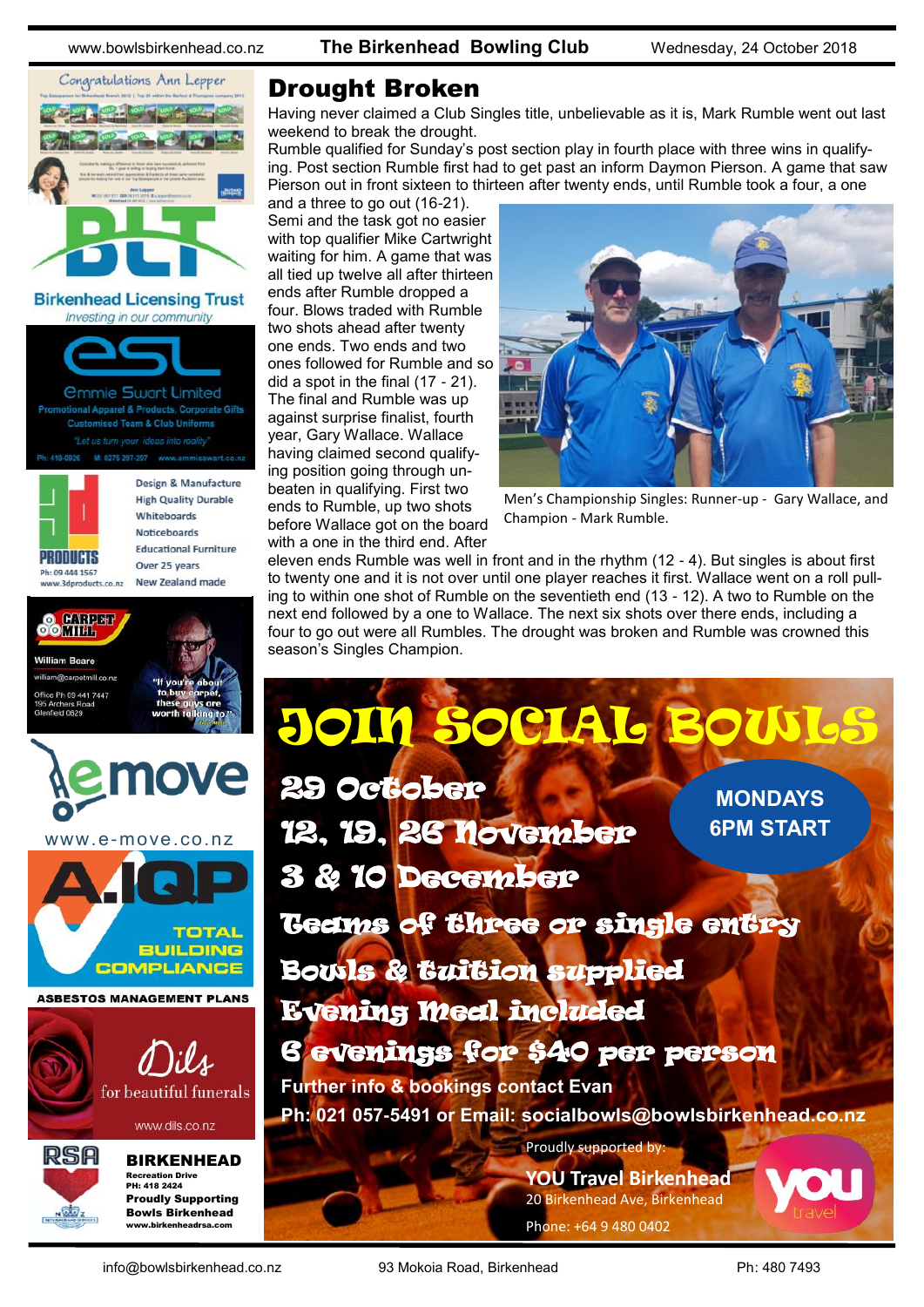

www.dils.co.nz



**HEELS <sup>ON</sup> WAIRAU** 155 Wairau Road ph: 444 5756

www.wheelsonwairau.co.nz

#### **AKARANA PUBLISHING COMPANY**

**Sporting & General Publications** 

Ph: 419 7124



M: 0274 923 125<br>P: 09 418 3846 Birkenhead 09 480 9029<br>E: t.roskruge@barfoot.co.nz **head** 24 Britent Avenue<br>Fax. 09 480 9019 www.barfoot.co.rd





180 Mokoia Road, Birkenhead Open: Mon - Sun 7.00am - 10.00pm



Licensed under the REAA 2008

**Birkenhead Branch** 24 Birkenhead Ave **Barfoot& Thompson** Phone 480-9029

### Bowls is Old. But Not as Old a Few

*Reproduced from [http://www.bowlsnewzealand.co.nz](http://www.bowls3five.co.nz)*

When the All Blacks played Los Pumas this year, it was the first time a test had ever been played in Nelson. And the surrounding publicity highlighted the fact that it was also the first place that rugby had been played in New Zealand. Way back in 1870 nearly 150 years ago.

It raised the question as to what's the oldest sport in New Zealand, and whether the sport of lawn bowls is a contender for that title.

Unfortunately for bowls aficionados, best indications are that surfing (whakahekeheke) is the oldest recreational pastime in New Zealand – in pre-European times Maori were believed to have surfed on boards (kopapa) or on bags of kelp (poha) – but that the practice declined when missionaries landed and failed to give their blessing to the activity. Surfing was reintroduced by Hawai'ian surfer Duke Kahanamoku in 1915, but it wasn't until 1958 when a couple of American surfees visited Piha, that the sport was popularised. By then, they had already been playing lawn bowls for three years up the road at the Piha Bowling Club.

Swimming and running must also be contenders for New Zealand's oldest sport. It's easy to imagine that wizened Englishmen, debilitated by the hellish 19th century threemonth journey from the homeland, might have plunged in to the waters from their anchoring barques, and raced each other to the beaches of this Antipodean paradise. Breaststroke or dog paddle of course, because freestyle swimming as we know it today hadn't yet been invented.

However, it wasn't until the 1830's that the great inventors of sport – the English – brought one of their new inventions to Northland, and cricket started being played about the mission stations. While the Scots, presumably not that enamoured with the 'gentlemen's game', brought their 'Caledonian Games' to New Zealand in the 1840's introducing formality and competitiveness to athletics.

About the same time, a who's who of Wellington immigrants realised that their harbour and weather provided an excellent locale for the first formal sailing race in New Zealand – and introduced the 1841 Wellington Regatta celebrating the first anniversary of the settlement.

It took until 1861 for the English to bring another of their new inventions to New Zealand – this time to Nelson with the game of hockey. Not to be outdone, the Scots introduced the sport of lawn bowls, also in 1861, creating the Auckland Bowling Club. The first club meetings may well have been absorbed with debating the merits of importing one of those newfangled lawnmower things – perhaps a silens messor from Leeds lawnmower manufacturer Thomas Green & Sons – so that a green could be established the following year. The population of 150,000 new and indigenous New Zealanders could also choose to join New Zealand's first rowing club in 1861. As well as New Zealand's first rifle club. It was indeed a golden year for New Zealand sport, but there was still not a wide selection of sporting choices.

There was no cycling, equestrian, golf, rugby and tennis until the following decade in the 1870's. Even the world sport of football wasn't introduced to New Zealand until the 1880's. And basketball, netball and softball not until the new century.

Triathlon didn't come along until 1978, when the first event was organised at Mission Bay in Auckland.And whilst lawn bowls became a sport of choice for many early 19th century immigrants, they weren't eager to share their passion with others throughout the colony. In fact, the Dominion of New Zealand Bowling Association wasn't formed until 1913 – long after athletics, cricket, football, golf, rowing, rugby, swimming and tennis which all founded national associations in the late 1800's.

By that time New Zealand's early bowling clubs would have been eyeing the first petrol lawnmower to cut their greens –– the new Ransome's Automaton proudly chosen by 'His Majesty the King, the Duke of Norfolk, duke of Portland, the Duke of Richmond and Gordon, and may others of the Nobility and Gentry'.

| Oldest sports in NZ at a glance         | Oldest national sports associations in NZ |
|-----------------------------------------|-------------------------------------------|
| Pre-European Surfing, swimming, running | 1886 NZ Lawn Tennis Association           |
| 1830s Cricket                           | 1887 NZ Amateur Athletic Association      |
| 1840s Athletics, Yachting               | 1887 NZ Amateur Rowing Association        |
| 1860s Lawn Bowls, Hockey, Shooting,     | 1890 NZ Amateur Swimming Association      |
| Rowing                                  | 1892 NZ Rugby Football Union              |
| 1870s Cycling, Equestrian, Golf, Rugby, | 1894 NZ Cricket Council                   |
| <b>Tennis</b>                           | 1899 NZ Golf Council                      |
| 1880s Football                          | 1902 NZ Hockey Association                |
| 1900s Basketball, Netball, League       | 1909 NZ Rugby League                      |
|                                         | 1913 Dominion of NZ Bowling Association   |